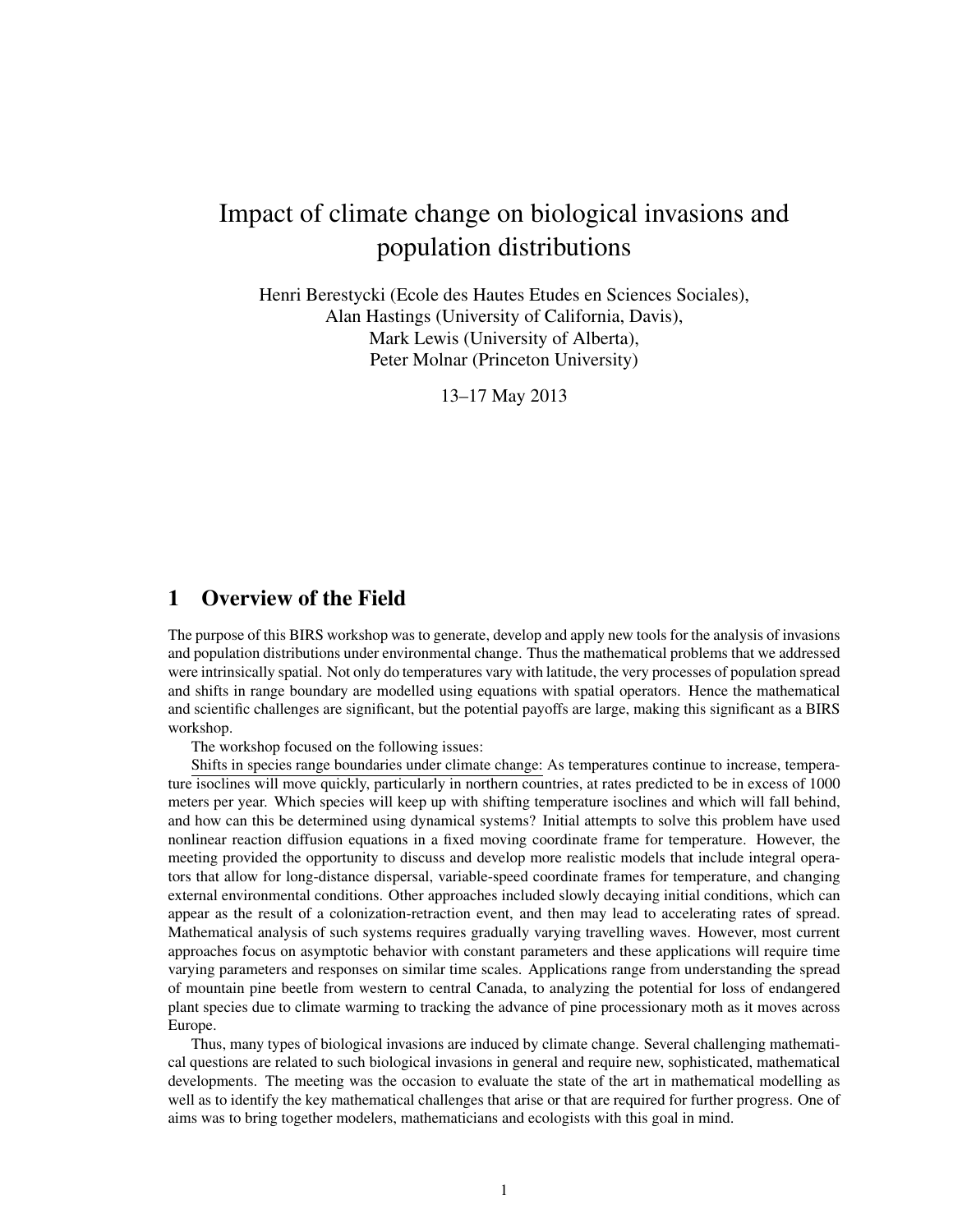Dynamics of invasive species under variable environments: One hallmark of recent global warming is an increase in climatic variability. How will this increased climatic variability affect spreading speeds for biological invaders? Analyses of integrodifference equations in temporally random environments have shown that spreading speeds depend crucially upon the precise form variability takes and upon statistical correlations in the joint processes of growth and dispersal. This analysis relies upon the abstract ergodic theory for nonlinear infinite-dimensional operators. At the same time practical experiments in growth chambers are underway to examine dynamics like this in a highly replicated fashion using flour beetles (*Tribolium*). The meeting allowed mathematicians and ecologists to compare theory with experiment and move the understanding of species' responses to global change forward.

Multispecies interactions under changing environmental conditions: Historical records show vast changes in the competitive interactions of plants as they shifted behind retreating ice sheets after the last ice age. One possible explanation is that some plants may have escaped spatially from their natural predators during vegetation shifts, allowing them to become "supercompetitors." Initial models for such systems have involved spreading speeds for multispecies integrodifferential equations, but these have not been fully analyzed. Indeed, mathematical analysis of such systems is particularly challenging due to the lack of a comparison theorem for estimating spreading speeds. This is a very active area of mathematical research.

This is but one of many ways that spatial interactions between species can be affected by climate change. Climate may also influence competitive relationships of animals, as evidenced by the northward shift of the red fox and the simultaneous range contraction of its competitor, the Arctic fox. Predator-prey impacts may be as simple as the decline of local polar bear populations due to the bears' limited ability to access their prey in a spatially varying melting sea ice habitat, or as complex as the climate-driven collapse of population cycles in a lemming-four-predator system in Greenland. Mutualistic relationships may also be disrupted by climate change. For example, changes in blooming phenology have resulted in temporal mismatches between the availability of plants and their pollinators. One of the goals of the workshop was to develop a framework to categorize the types of perturbations that climate change can induce on such multispecies spatial interactions and to investigate the kinds of mathematical analysis that are possible. This was achieved by bringing together ecological theoreticians and mathematicians adept in the analysis of multispecies population models to share recent results and chart a course for future research.

Shifting patterns of vegetation under climate change: As rainfall patterns change, some regions are predicted to come under increasing drought. One response of vegetation to dry conditions is to form distinct spatially heterogeneous vegetation bands. These bands of "tiger bush" can be found in many semi-arid regions throughout the globe. Formation of vegetation bands can be understood, with the aid of mathematics, as a pattern formation problem in the context of plant growth and competition for water. Here nonlinear advection-reaction-diffusion models, that describe the processes, can predict the wavelength of vegetation bands and also explain how the vegetation bands slowly shift across the landscape. Hysteresis effects are also present: the nature of the bands depends not only on rainfall levels, but also on whether the level is increasing or decreasing. More significantly the process of desertification itself appears to exhibit hysteresis, making it difficult to revegetate once a threshold has been passed. Here mathematical models can actually be used to identify factors to predict imminent desertification. This workshop further developed the theme of vegetation patterns as indicators of environmental change with the use of mathematical models.

The meeting brought together researchers in dynamical systems with researchers in ecological and environmental modelling. Not only did the mathematical analysis inform the science. The science itself led to new mathematical challenges and insights, particularly in the following areas:

- Long range dispersal and non standard diffusion are topics that clearly are important perspective for modelling in ecology processes under climate change. Ecological problems represent a wealth of mathematical challenging problems that requires both insights in modeling and mathematical developments at the forefront of research.
- Likewise, careful analysis of the role of heterogeneity in dispersal shape and speed in the presence of environmental change is an important topic for ecology that the meeting focused on.
- In many instances it can be argued that dispersal involves several scales. The meeting developed mathematical approaches that combine multiscale diffusion that are important for having more realistic models.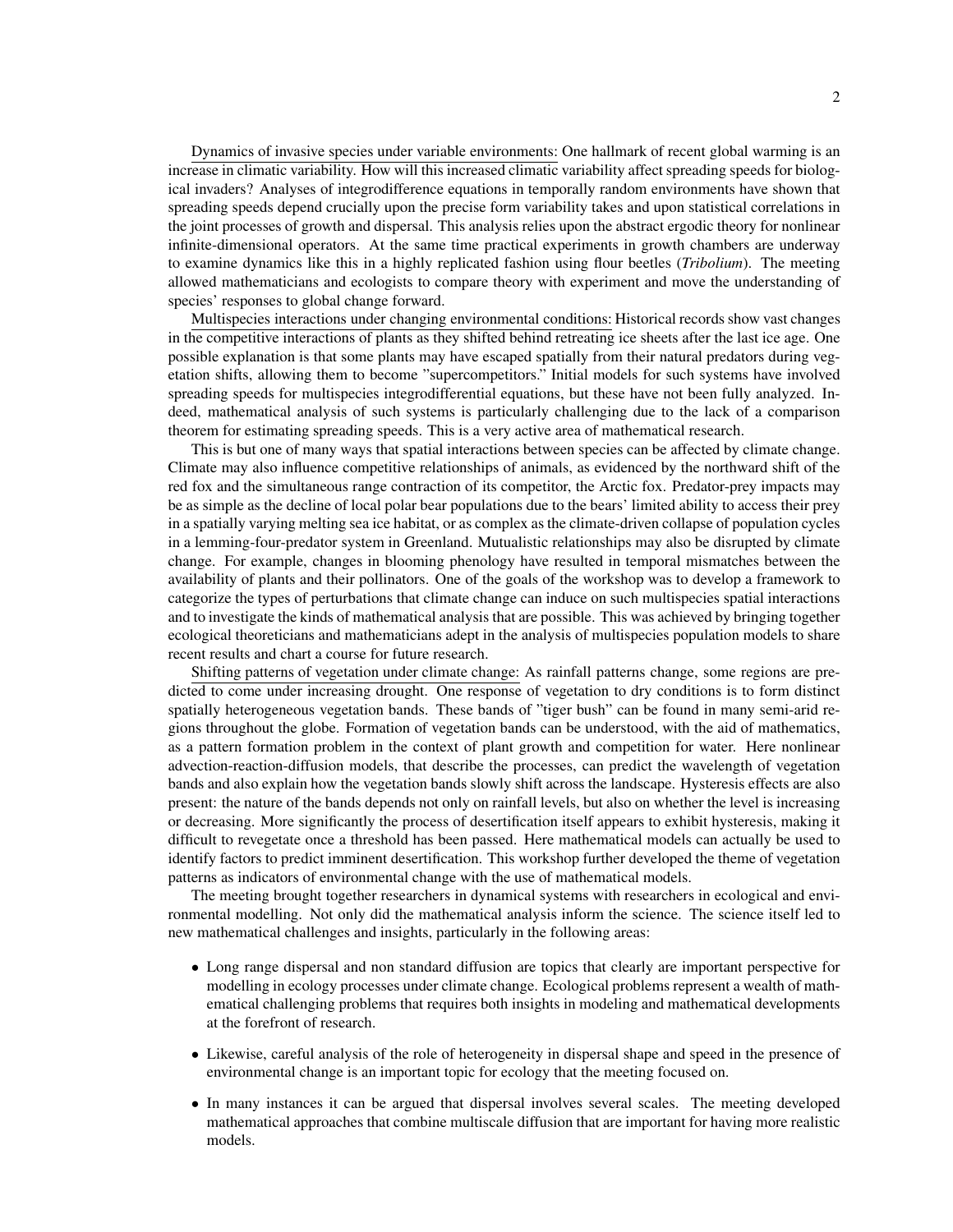- The models that have been introduced to study the impact of climate shift often rely on reactiondiffusion models with forced speed. In such models the ability of a population to survive mostly depends on its growth and dispersal capabilities. However, it is known that populations can also adapt themselves to new environments. Models that takes adaptation phenomena into account were proposed at the meeting. These models will enable us to understand the intertwined effects of growth, dispersal and adaptation in the success of a biological invasion.
- New mathematical developments are required to effectively study of reaction-diffusion systems with forced speeds for interacting species.
- Questions of model calibration and parameter identification much need to be set on more firm ground. Models that combine stochastic terms with evolution equations will be much relevant in this perspective.
- The genetic consequences of range expansions have not yet received much attention from mathematicians and modelers. However, range expansions are known to have an important effect on the shaping of genetic diversity of many species, and generally lead to a loss of genetic diversity along the expansion axis. More general model involve systems that take into account a population with varying traits. In mathematical terms this brings a new degree of complexity that combine reaction-diffusion equations with genetically evolving populations. Various classes of models are included in this framework for instance integro-differential equations modeling long-distance dispersal events.

In summary, the meeting provided a synergistic research environment, where researchers that do not usually interact will come together and experience cross-disciplinary opportunities for developing and applying methods of dynamical systems to population dynamics under environmental change. This workshop was also part of the Canadian Thematic year on "Models and Methods in Ecology, Epidemiology and Public Health".

# 2 Recent Developments and Open Problems

In recent years the effort to understand the impact of climate change on biological populations has led to a trove of mathematical and modeling developments. Much of this work has been focused on developing the mathematical tools and results to answer questions that arise when models incorporate a variety of biologically important aspects. For example, underlying environmental heterogeneity clearly plays an important role, and human activities strongly affect this heterogeneity. Global change also means that a focus on dynamic solutions, rather than on equilibrium behavior, is appropriate. Additionally, global change is increasing the variability in climate, emphasizing the need to incorporate different aspects of stochasticity. The challenges are great because the biological problems can, in many cases, only be adequately described by equations with strong nonlinearities.

Many new results have been achieved and many interesting and important open problems arise from these efforts and from the needs to understand the dynamics of biological populations under the influence of climate change. These works and problems range over a variety of directions: from the most fundamental partial differential equations including climate change effects in population dynamics models to the analysis of observations and experiments, to essential risk management questions, to modelling environments, to developments of predictive tools along with uncertainty understanding and quantification.

Nonlinear partial differential equations describing biological populations taking into account the climate change effect have been introduced in the works of Potapov and Lewis Potapov and Lewis (2004) and Berestycki, Diekmann, Nagelkerke and Zegeling Berestycki et al. (2009). These involve equations of which the prototype is:

$$
\frac{\partial u}{\partial t} - \Delta u = f(x - ct\mathbf{e}, u)
$$

where e is a given direction of propagation,  $c$  is a given parameter that represents the exogenously given velocity of the climate change. Such a model describes a population that is sensitive say to temperature conditions and, in one dimension, the variable could be thought of as representing the latitude. Typically, f is taken to be negative outside of a region - the range of the population. Various criteria have been introduced for the persistence of the species, including the notion of critical length given  $c$  or that of maximal velocity.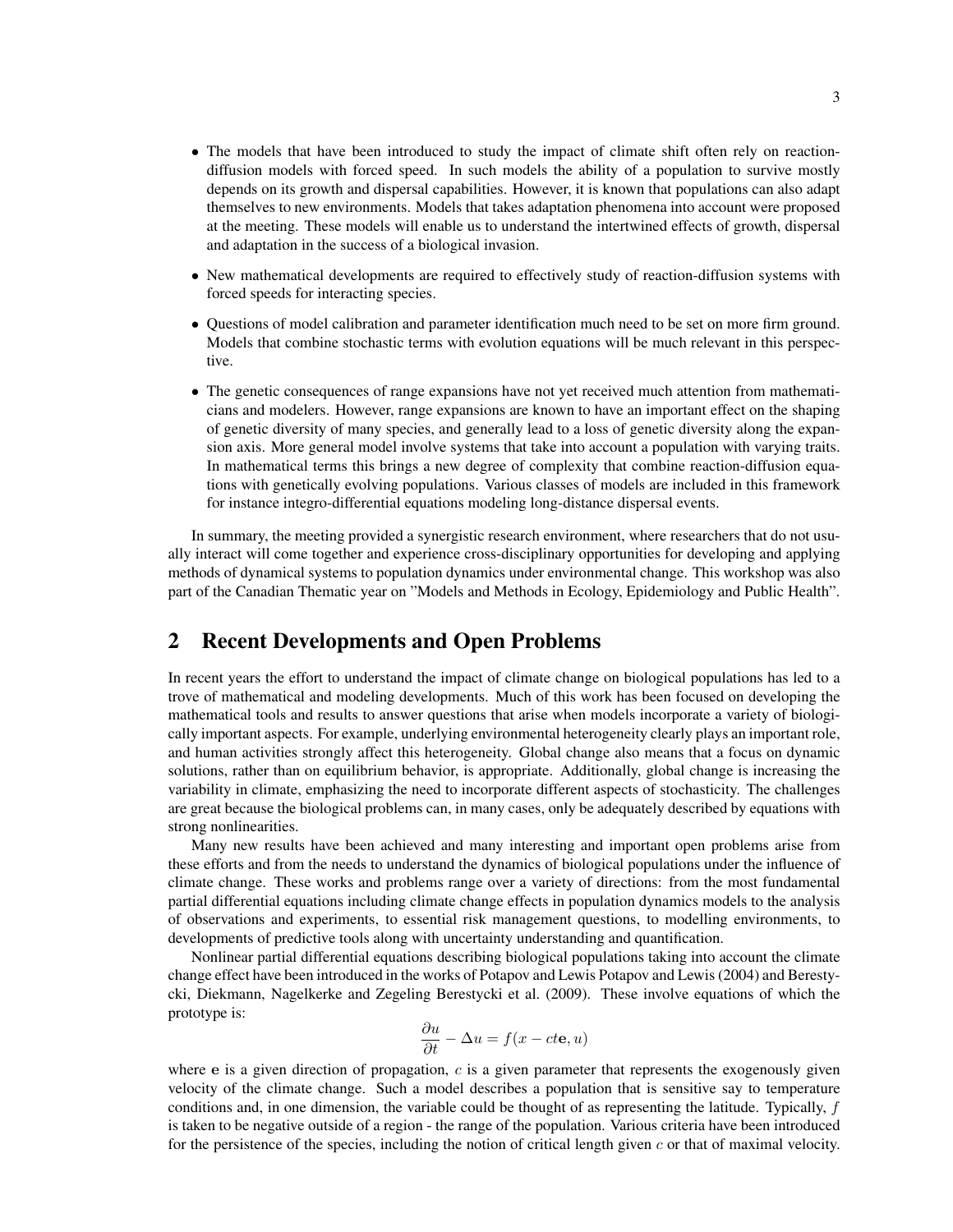Popatov and Lewis (Potapov and Lewis, 2004) have considered competing species and derived a critical length. Berestycki et al. (Berestycki et al., 2009) have considered single species with general terms f and have derived critical length with predictions on the distribution of the population, explaining why climate change can bring about both range expansion as well as retraction. The effect of geometry when there is an Allee effect is discussed in (H. Berestycki and Nadin, 2008). Ongoing work (Berestycki et al., 2013c) describes the formation of gaps between competing species under the influence of climate change.

Several striking open problems arise in this context that are strongly motivated by modelling questions . Several of these were discussed at the meeting:

- Models of general systems of interacting species. To what extent do species interactions infleunce the geographic distributions.
- Effects of one-dimensional fast diffusion lines on persistence under climate change
- Climate change velocity varying over time
- Development of models that change from a continuous description to a stochastic individual based description at low density levels as an alternate way to describe extinction effects under the Allee effect.
- More general formulations involve varying diffusions, transport terms and several time dependence though a general type of equations

$$
\frac{\partial u}{\partial t} - \nabla \cdot A(x, t) \nabla u + q(x, t) \cdot \nabla u = f(x - ct\mathbf{e}, t, u)
$$

- The space itself may consist of networks of regions of different dimensions such as for the water network that involves interconnected streams, rivers and lakes
- Taking into account changes in the environment either as a result of a deterministic evolution or by stochastic variations (e.g. Fagan et al. stochastic patches environment)
- New models for phenology matching and climate change. A way climate change affect ecosystems is by modifying tje periods in time over which species interact.

The evolution of the biotope under the influence of a changing climate is a fundamental question for any description of biological populations dynamics. The process of desertification is studied in the more general formulation of looking for patterns arising in water limited vegetation development. Systems of nonlinear partial differential equations have been proposed by E. Meron et al. (Bel et al., 2012; Gilad et al., 2007; Sheffer et al., 2013) to approach these questions, taking in particular into account the positive feedback mechanisms that are involved. These equations lead to pattern formation that are analyzed through bifurcation analysis. Both the formal analytical bifurcation and numerical simulations agree with different patterns of patches seen in nature. In this context, an explanation is given in (Sheffer et al., 2013) for the formation of "fairy circles" in African lands. These systems of PDE's reveal a rich structure and lead to many open problems from a mathematical standpoint.

# 3 Presentation Highlights

The mathematical challenges associated with modeling range boundary shifts and invasions under climate change were reviewed by Mark Lewis in the final talk of the meeting (*Mathematical challenges for modelling range boundaries and invasions in the context of climate change*). These challenges are broken down into different sections below.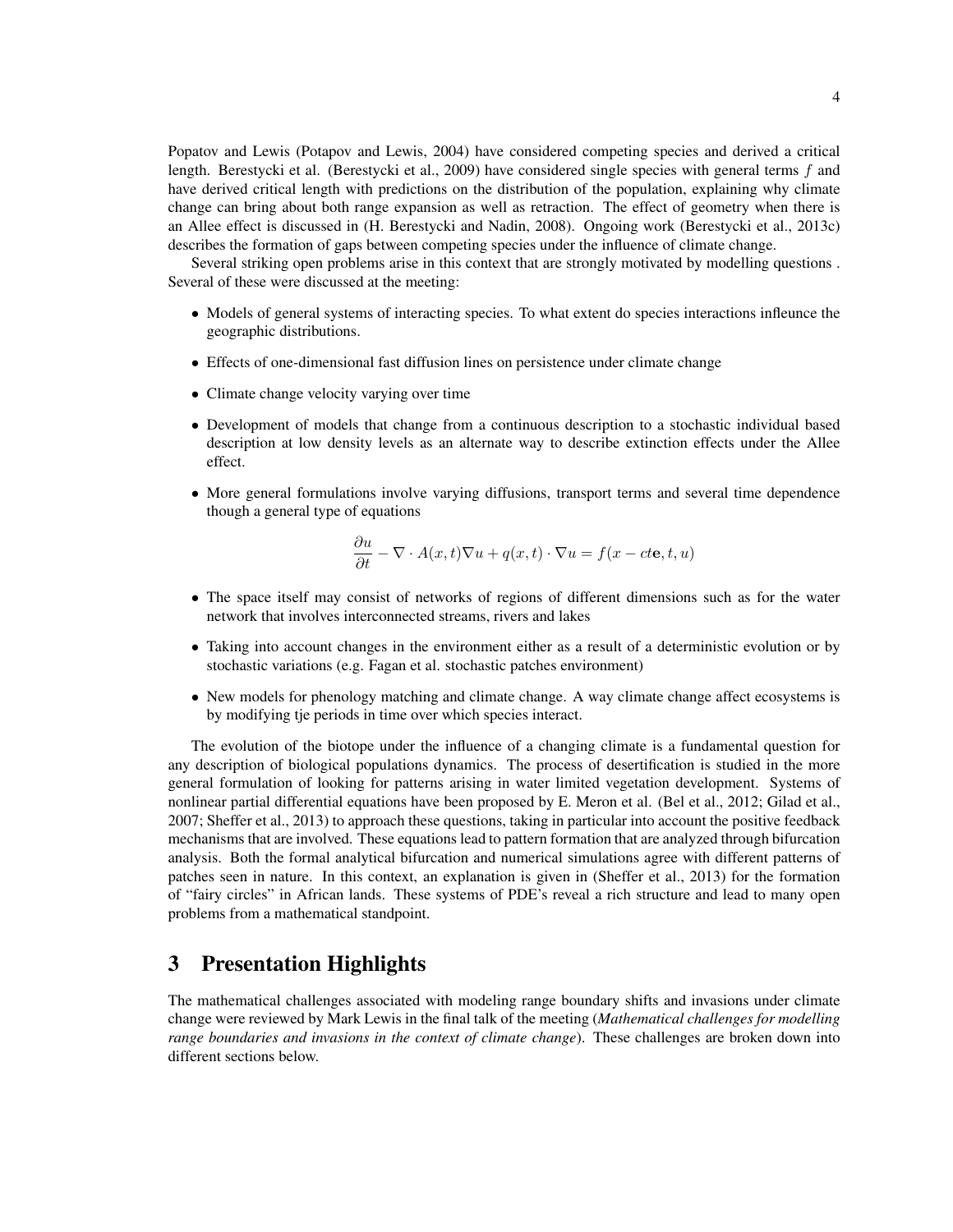### 3.1 Mathematical theory of the population dynamics of invasions in a changing climate:

Classical models for dispersal and invasion typically assume that the underlying environment is stable. Furthermore, they typically focus on a single species or a pair of interacting species, with fixed attributes and interactions. With climate change to the environment, these and other assumptions of existing frameworks often will not be valid. Modeling the impacts of climate change on biological invasions thus provides novel mathematical challenges, which were a major focus of this meeting.

Chris Cosners talk (*Challenges in modeling biological invasions and population distributions in a changing climate*) set the stage by outlining numerous challenges that would need to be addressed to enable existing frameworks for considering climate change impacts on species distributions and biological invasions. The talk in particular emphasized (i) the need for reaction-diffusion models to include the specific structure of environmental change (e.g., to understand potential future phenological mismatches between focal species), (ii) to include multiple species (e.g., for understanding future changes in species competition and niche partitionings), (iii) to extend previous dispersal models that were phrased for homogeneous landscapes to complex topologies (e.g., as given by lake/river networks), and (iv) to incorporate evolutionary processes into dispersal models to account for potential adaptations, and thus changing attributes of the modeled species over time.

Henri Berestycki (*Can a species keep pace with a changing climate?*) outlined a simple reaction-diffusion model that includes an environmental forcing term which allows considering gradual shifts in the environment (Berestycki et al., 2009). Through its principal eigenvalues, the model allows determining conditions that lead to population persistence or extinction, depending on whether the species can shift its range fast enough to track changes in the environment. The model, while simple, allows incorporating various biological complications to enhance realism, and could thus form a basis for representing the effects of a changing climate on invading populations (Fagan et al., 2009).

Odo Diekmann and Laurent Desvillettes (*Can climate change lead to gap formation?*) further incorporated species competition into a diffusion framework, and showed that with spatial heterogeneity in competition advantage, a gradually shifting environment can lead to the formation of a gap between the distributions of competing species (Berestycki et al., 2013a,b).

In contrast to previous models that assumed one scale of diffusion, Luca Rossi (*Fisher-KPP propagation in the presence of a line with fast diffusion*) proposed a new diffusion framework that allows describing the influence of roads on biological invasions (Berestycki et al., 2013c). The system is characterized by fast diffusion along roads, slow diffusion outside of roads, and shows that the asymptotic speed of propagation in the direction of the road is enhanced if the ratio between the two diffusivities is above some threshold (Berestycki et al., 2013d). The speed of propagation in a given direction will hereby also depend on the angle formed with the road, and diffusion enhancement does not occur above a critical angle.

Alex Kiselevs talk (*Role of chemotaxis in enhancement of biological reactions*) emphasized the need to not only consider random diffusion and passive advection in dispersal models, but also active and directed movement, for example, through the influence of chemotaxis (Kiselev and Ryzhik, 2012, 2013). The approach was illustrated using the example of coral breeding, where diffusion-advection models underestimate reproduction success, but incorporating chemotaxis can yield much more realistic estimates.

Ehud Meron (*Pattern formation a missing link in the study of ecosystem response to climate change*) underscored the need for incorporating feedback loops between biotic and abiotic factors in climate change impact models, as, for example, found in the interaction between root growth and water accumulation near patches with plant growth (Gilad et al., 2007). These interactions can lead, for example, to vegetation pattern formation, thus shaping water-limited landscapes. Phrasing these biological details in spatially explicit vegetation models not only reproduces observed patterns, but can also outline how pattern formation processes can affect ecosystem response to environmental change (e.g., gradual and incipient regime shifts induced by droughts and disturbances) (Dakos et al., 2012). A particularly powerful utility of this approach is its ability to use spatial patterns as indicators of regime shifts (Bel et al., 2012).

In contrast to the previous talks and most existing models for spatial changes in population distributions under climate change, (Joy) Ying Zhou (*Niche deficits in varying climate warming scenarios: will the deficit go through the roof?*) adopted an integrodifference approach rather than partial differential equation (PDE) based diffusion-advection models (Zhou and Kot, 2011). Two advantages of this approach are its amenability to analytic analyses and its versatility in describing spatially heterogeneous recruitment rates, dispersal pat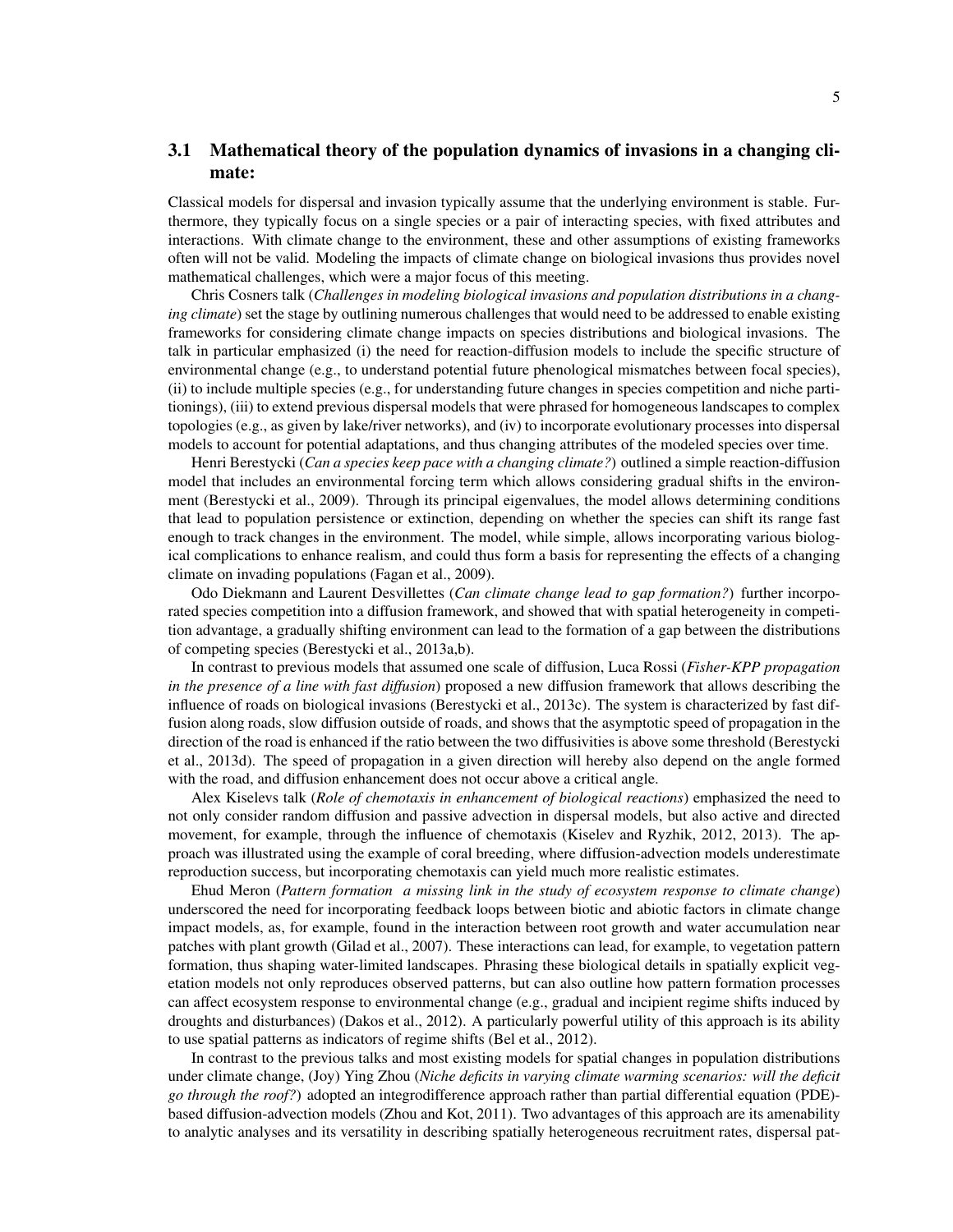terns, and varying speeds of climate warming. Joy Zhou showed, for example, that non-autonomous models can be reduce to autonomous ones when the speed of warming is constant, that the dominant eigenvalue of a linear integral operator can be used to determine whether the population goes extinct or converges to a travelling pulse solution, and how the approach can be used to calculate niche deficits, defined as the distance by which populations lag behind their changing niche. Niche deficits were in particular shown to be drastically different between the constant- and accelerated-warming cases, once again emphasizing the need to consider the climatic details of warming (Zhou and Kot, 2013).

#### 3.2 Mathematical theory of the genetic aspects of invasions:

It is widely acknowledged that climate change may not only change population distributions, but also affect genetic diversity, both directly through novel adaptation pressures and indirectly through the influence of range shifts on the spatial distribution of different genetic traits. The mathematical modeling of these effects is still in its infancy, but some remarkable progress was made through a series of four talks.

Lionel Roques (*The dynamics of the genetic structure of range-expanding populations*) introduced reactiondispersion models that can outline spatial changes to genetic diversity in range-expanding populations through decomposing the global model into subclasses corresponding to different genetic traits (Bonnefon et al., 2013). Several applications of the approach were given. The presenter showed, for example, how strong Allee effects can lead to so-called pulled waves where all genetic traits move more or less at the same speed and genetic diversity is conserved throughout the range; without an Allee effect, by contrast, pushed waves are observed with decaying diversity as some traits will move faster than others (Roques et al., 2008, 2012).

Francois Hamel (*Inside structure of pulled and pushed fronts*) expanded on the mathematical underpinnings of this work, in particular showing how the stability characteristics of the reaction term determine whether pulled or pushed wave fronts are observed (H. Berestycki and Nadin, 2008). This framework gives a more complete interpretation of the pulled/pushed terminology, and can be extended to the case of general transition waves.

Jimmy Garnier (*Effect of climate niche shifting on the genetic diversity*) extended the analytic framework for the inside dynamics of traveling waves to assess the effect of climate shifting on the genetic diversity of range-expanding populations (Garnier et al., 2012). For this, he incorporated a heterogeneous environment that is moving with a constant speed into reaction-diffusion models, and evaluated under what conditions range-expanding populations can maintain sufficient genetic diversity at the leading edge to tackle founder effects.

Yuan Lou (*Evolutionary stable strategies for dispersal in heterogeneous environments*) complemented this series of talks by considering reaction-diffusion-advection models that allow for evolutionary changes in dispersal ability (Hastings, 1983; Cantrell et al., 2006; Cosner and Lou, 2003). He specifically addressed the question of optimality in dispersal, and thus which dispersal strategies would be evolutionarily stable. For this, he showed how the traditional concept of ideal free distributions (describing how individuals should distribute themselves in a resource-limited environment such that their individual fitness is maximized) can be applied to understand the evolution of dispersal in constant environments (Cantrell et al., 2010, 2012). The lack of an intuitive analogue of this important ecological concept for changing environments was discussed, thus outlining a key research direction for understanding evolutionary adaptations to climate change.

#### 3.3 Mathematical theory of population stability under climate change:

One aspect of climate change is that it can be represented by a shift in underlying parameters in mathematical models. In many cases, small changes in underlying parameters produce only small changes in behavior. However, as is well known, there are parameter values where small changes lead to large changes in behavior, and these critical transitions, or regime shifts, can be very important aspects of biological dynamics under climate change. In particular, many ecological systems, such as coral-algal-grazer systems (Mumby et al., 2013), appear to exhibit hysteresis, which would be expected if a changing parameter was associated with a fold bifurcation (i.e., a saddle-node bifurcation). Studying these kinds of shifts, in the presence of noise, with the goal to predict when they occur, is an important problem. In her presentation, Mary Lou Zeeman developed the underlying basic ideas and related them to concepts of resilience, namely the ability of systems to withstand perturbations while remaining close to a desired state.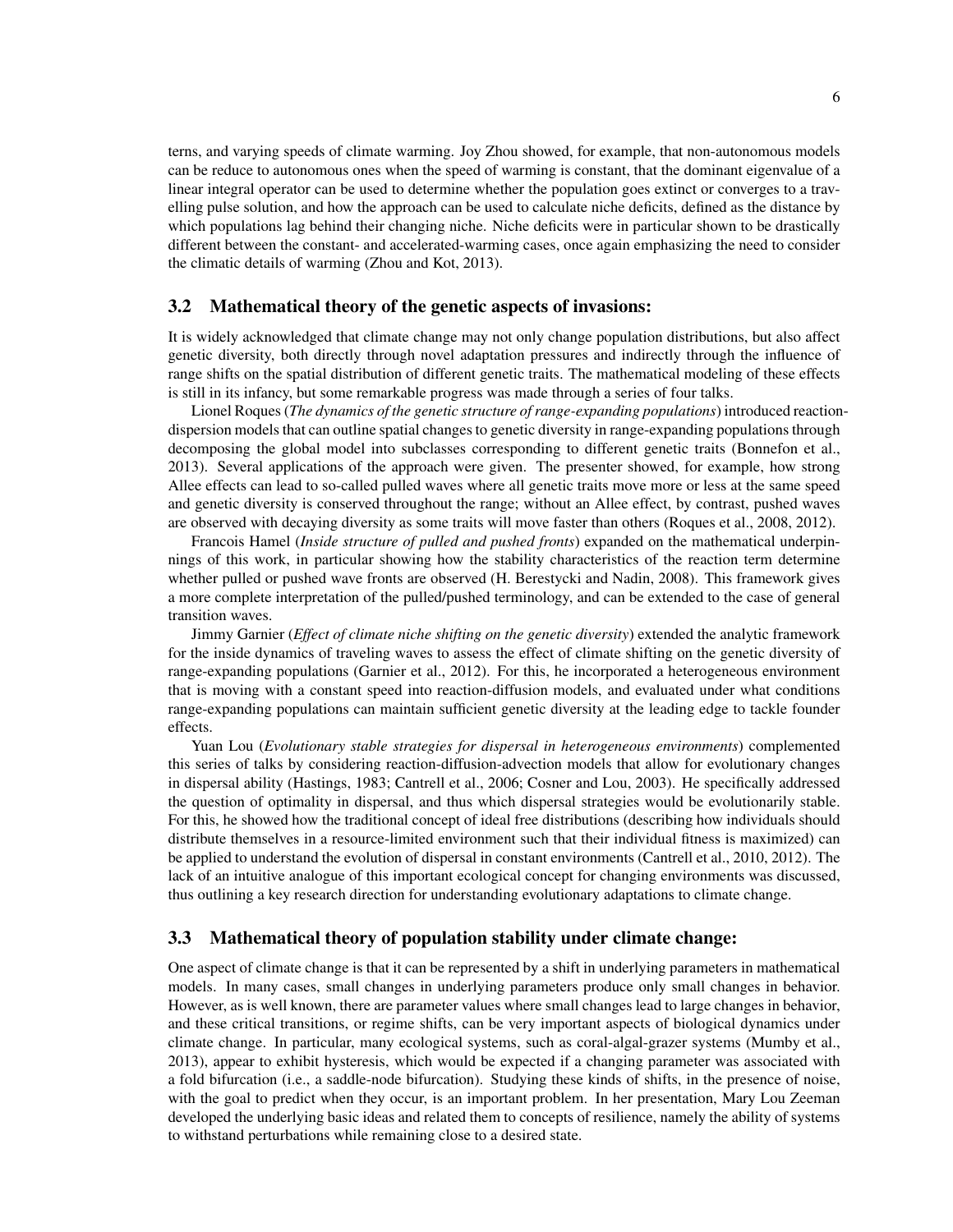Turning the basic underlying ideas about resilience and the possibility of regime shifts into practical ones for making predictions that could be used as management tools, to either prevent a transition or adapt to a transition, is a substantial problem. In his presentation, Alan Hastings reviewed issues related to the existence and detection of regime shifts with special attention to the dynamics of invasions, both in spatial and nonspatial contexts. He developed statistical approaches that explicitly incorporated stochasticity and showed that a this model based approach appeared to be the best approach for detecting impending regime shifts (Boettiger and Hastings, 2012a,b, 2013). One important underlying idea was that since the goal is not to prove or disprove a scientific hypothesis, receiver operator curves are a very useful tool as a way to display the ability to distinguish between false and true psotives.

#### 3.4 Importance of Phenology for understanding climate change impacts:

As emphasized in Chris Cosners introductory talk (outlined above), traditional reaction-dispersal models often disregard seasonality, but considering the effects of seasonality on organisms, and the effects of climate change on organisms via changes in seasonality, are key for understanding climate change impacts.

William Fagans talk (*Phenologically explicit models for population dynamics and species interactions under climate change*) outlined how issues of phenology (i.e., the timing of biological events such as budbreak, flowering, and egg hatch) may be influenced by climate change, and how these effects may affect population viabilities, population distributions, biological invasions, and interactions between different species, under future climate scenarios (Fagan et al., 2010). Drawing on a range of biological examples and data (e.g., butterflies and moths, plant-pollinator systems, plant-herbivore systems), he discussed how systems of non-autonomous ordinary differential equations can be used to explore the ecological consequences of phenological shifts, how non-autonomous partial differential equations can be used to study spatial phenomena such as critical patch size dynamics and species invasions that appear sensitive to phenology, and how these models could provide novel routes by which density-dependent processes may introduce Allee effects, bifurcations, and complex dynamics (Calabrese et al., 2008). These models are particularly relevant because they allow parameterization from exactly the kinds of empirical data that are available from field studies of biological timing.

Christina Cobbold (*Modelling the role of temperature in insect development and adaptation*) followed up on these issues by discussing evolutionary aspects of phenology. In particular, she discussed how developmental rate curves and the cold tolerance (i.e., the ability to survive winter freezing) of insects may evolve in response to temperature and phenological shifts, and how these effects can be extracted from climate-driven phenology models (Cobbold and Powell, 2011). These impacts can have wide-ranging consequences for population outbreaks and pest management, the survival of consumers reliant on insects for food, and the spread of insect-borne zoonotic diseases.

#### 3.5 Importance of stochasticity for understanding biological invasions

Up to here, all talks were largely deterministic, whether they dealt with seasonal or non-seasonal effects. Weather and climate, however, are inherently stochastic. Moreover, climate change is likely to not only change the means and ranges of temperature and other abiotic variables, but also their stochastic distributions. The next set of talks thus focused on introducing stochastic events into models of the ecological impacts of climate change.

Kim Cuddingtons talk (*Suboptimal conditions, stochasticity, and probability of establishment*) emphasized that climate change may not only affect the intra- and inter-annual variance of environmental conditions, but that the autocorrelation signature of environmental signals may also change citations needed. Using a series of modeling and experimental approaches, she demonstrated how increased autocorrelation of environmental signals can increase the invasion risk for populations that may otherwise be considered low risk.

Rebecca Tysons work (*The effect of extreme temperature events on developmental dynamics*) further emphasized how extreme temperature events, such as sudden and brief periods of warm temperatures during an otherwise cold season, could have a strong effect on the developmental dynamics of insects that depend on temperature cues for development citations needed. Using a phenological model for development, she investigated how annual oviposition date and mortality of insects are affected by extreme temperature events.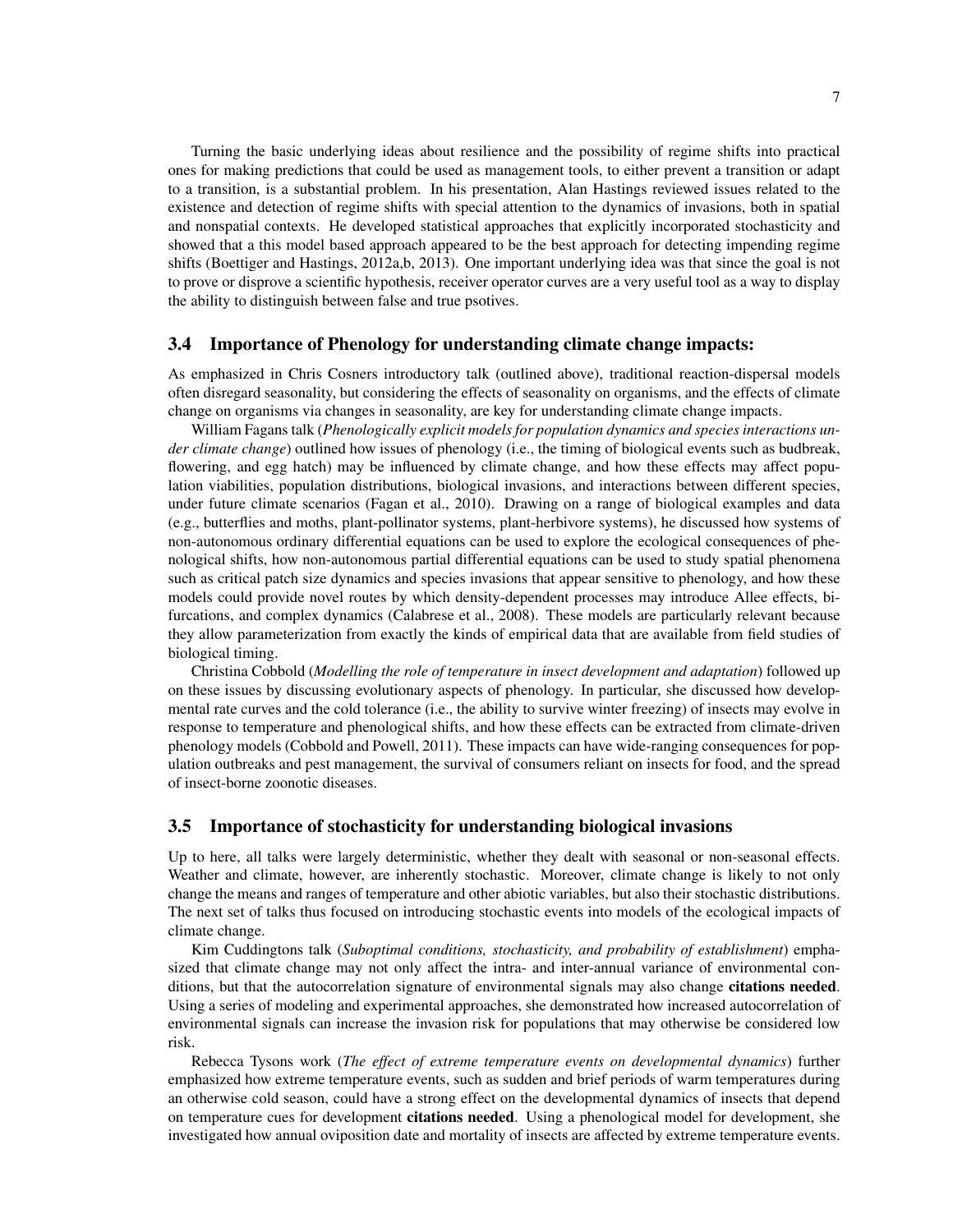Furthermore, she outlined applications for pest management using the example of a biocontrol agent released in southern Alberta where extreme temperature events called Chinooks are common in winter.

The particular importance of stochasticity for understanding and predicting climate change impacts on ecosystems was further emphasized in work on both experimental (Brett Melbourne: *Spatial spread in invasion and climate change: stochastic models and biological experiments*) and field systems (Michael Bonsall: *Noise, demographic sampling and population dynamics of the large skipper butterfly*), as outlined below.

#### 3.6 Linking experiments with mathematical models to predict invasions:

One advantage of mathematical models is their power to outline likely impacts of climate change before they can be observed. The next logical step from these thought experiments are laboratory experiments, which– unlike field observations of climate change impacts on ecosystems–can be replicated numerous times, and are thus useful to explore hypotheses concerning the biological mechanisms of change, as well as test and improve mathematical models.

Brett Melbourne (*Spatial spread in invasion and climate change: stochastic models and biological experiments*) used a highly replicated experimental microcosms for red flour beetles, *Tribolium castaneum*, to develop and test mechanistic stochastic models for spatial spread under climate change (Melbourne and Hastings, 2008). The models were devised for the population and landscape levels by scaling up from stochastic processes at the level of individuals, and were tested in various experiments, including spread into a novel habitat, spread in spatially heterogeneous landscapes, and shifting habitats as expected under climate change. An advantage of this approach is the ability to control demographic, genetic, and environmental factors, and to closely track population and genetic changes through time (Melbourne and Hastings, 2009). A further advantage is the ability to study variance in spread generated by biological processes, essential for understanding uncertainty in model predictions.

### 3.7 Application of mathematical models for understanding current invasions and range changes

Mathematical models can not only be used to formalize and analyze complex biological dynamics. It is precisely because of their ability to phrase complex biological hypotheses in a tractable framework that they can be used to disentangle climate change impacts from otherwise difficult-to-interpret biological data.

Amy Hurford (*Parameterization of a mechanistic model for species spread under climate change and the implications for 12 North American butterfly species*) applied a mechanistic model for species range shifts under climate change (Potapov and Lewis, 2004) to empirical data of 12 North American butterfly species to illustrate the potential use of this theory for global change biology (Leroux et al., 2013). The framework explicitly defined the ecological processes contributing to range shifts via biologically meaningful dispersal, reproductive, and climate envelope parameters, and Amy Hurford presented methods for estimating these parameters with widely available species occurrence and abundance data. The model estimated that the climate envelopes of her study species are shifting north at a rate of 3.25 km/yr ( 1.36 km/yr), and predicts species persistence in light of current climate change and habitat loss.

Using a range of examples from laboratory microcosms to contemporary long-term field surveys and historical paleo-ecological records, Michael Bonsall (*Noise, demographic sampling and population dynamics of the large skipper butterfly*) further illustrated how theory and data can be linked to understand population and metapopulation dynamics under climate change (Jeffers et al., 2011). In particular, his work emphasized the importance of incorporating demographic sampling variability and environmental noise into data-linked models to avoid biased estimates of the importance of various ecological processes for population abundances and distributions (Chapman et al., 2012).

Claire Dooley (*Spatial patterns in population dynamics of large skipper butterfly*) then applied these approaches to study the importance of a number of different weather variables on butterflies in Great Britain citations needed. She found substantial spatial variation in the relative importance of density-dependent effects and weather factors for population growth, and highlighted the need to develop and test theoretical models that can account for spatial variation in both biotic and abiotic factors.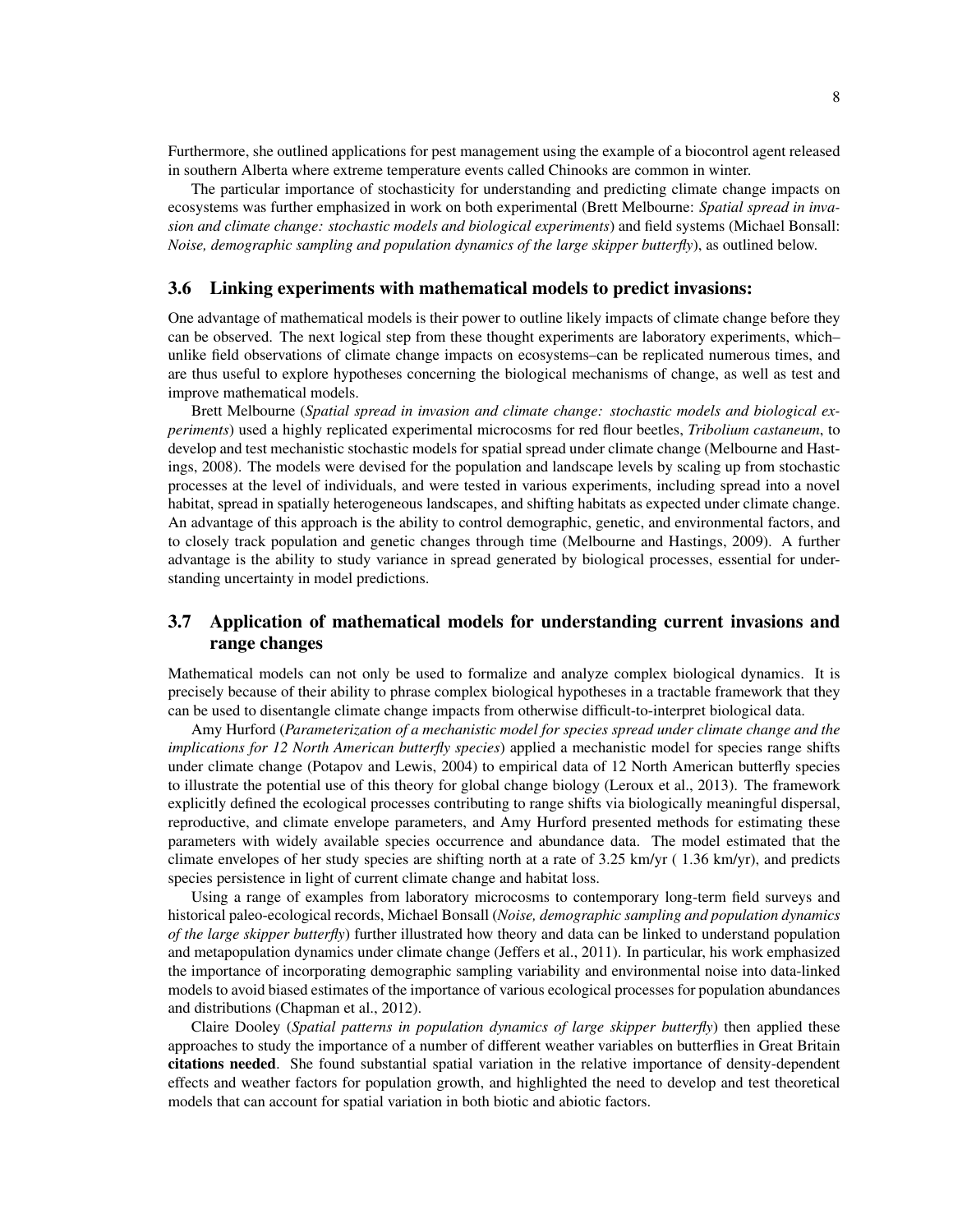#### 3.8 Using mechanistic models for predicting future range changes and invasions:

Ultimately, the field of ecology still lags behind climatology in its ability to provide quantitative predictions for the impacts of climate change on ecosystems. However, great progress is being made as outlined in the talks in the previous sections. Building on this background, a final set of three talks focused on using mechanistic models, parameterized and tested with empirical data, for predicting future changes to population abundances and distributions.

Huaiping Zhu (*Modeling mosquito abundance and West Nile Virus risk using weather and environment conditions in southern Ontario*) used surveillance, weather, and land use data to develop statistical and dynamical models for predicting mosquito abundance and West Nile virus risk in southern Ontario (Abdelrazec et al., 2013; Wang et al., 2011).

Paul Moorcroft (*Ecosystem futures: predicting the fate of Amazonian forests over the coming century*) investigated the likely future fate of the Amazon forest using a terrestrial biosphere model that incorporates fine-scale ecosystem heterogeneity (Medvigy et al., 2009; Medvigy and Moorcroft, 2012). The model used a PDE framework as pioneered by McKendrick and von Foerster to incorporate size- and age-structure among plants, and reproduced observed patterns of spatial variability in above-ground biomass and associated changes in forest composition and canopy dynamics with increasing dry season length (Moorcroft et al., 2001). His analyses imply that there will be immediate responses of Amazon forests to changes in climate characterized by a gradual, heterogeneous transition from high biomass moist tropical forests to seasonally dry and transitional forest types. These predictions contrast with previous predictions that were obtained without accounting for fine-scale water-limitation processes, and which suggested threshold-type abrupt responses of the Amazonian forest to climate change. Paul Moorcrofts work thus in particular emphasizes the need to correctly determine the scale at which climate change impacts ecosystems (Moorcroft, 2006).

Peter Molnars talk (*Metabolic approaches to predicting ecological impacts of climate change: parasites, polar bears and other arctic critters*) also took a mechanistic approach to climate change impacts, arguing that most impacts can be understood using bioenergetic approaches. Specifically, he discussed how models based on the Metabolic Theory of Ecology (MTE) can predict the direct effects of temperature changes on ectothermic organisms (Molnár et al., 2013), and how dynamic energy budget (DEB) models can predict climate change impacts on ectotherms or endotherms that are mediated through changes in habitat and resource availability (Molnár et al., 2010, 2011). For illustration, he applied MTE-models to arctic host-parasites systems and DEB-models to polar bears, showing how these approaches can provide quantitative predictions for changes in phenology, population viabilities and distributions. One of the most powerful aspects of bioenergetic approaches is their ability to estimate model parameters from physiological principles, even for data-poor systems, and in particular for yet unobserved environmental conditions. This ability could thus help parameterize numerous modeling approaches, and help understanding and predicting climate change impacts worldwide.

# 4 Scientific Progress Made

The meeting was characterized by a broad representation of views, with presentations ranging from a focus on mathematical issues to a focus on underlying biological and environmental questions. A major scientific outcome of this meeting has been to bring together scientists from such diverse background and have them interact. New mathematical models and methods have been proposed to approach biological questions, while biologists have come up with problems and observations or experiments that require new mathematical developments. This interaction has led to extremely fruitful discussions at the end of each lecture and also during the specific discussion sessions. We believe that bringing together these different points of view is a key element to progress in the field.

### 4.1 Identifying new biological areas that that mathematical approaches at the meeting could be applied to

The study of spatial spread of invasive species can be traced back to the original partial differential equations studied initially by Fisher and Komolgorov et al about 75 years ago. These models were quite simple and made a number of assumptions. Yet, these models have brought deep and substantial mathematical challenges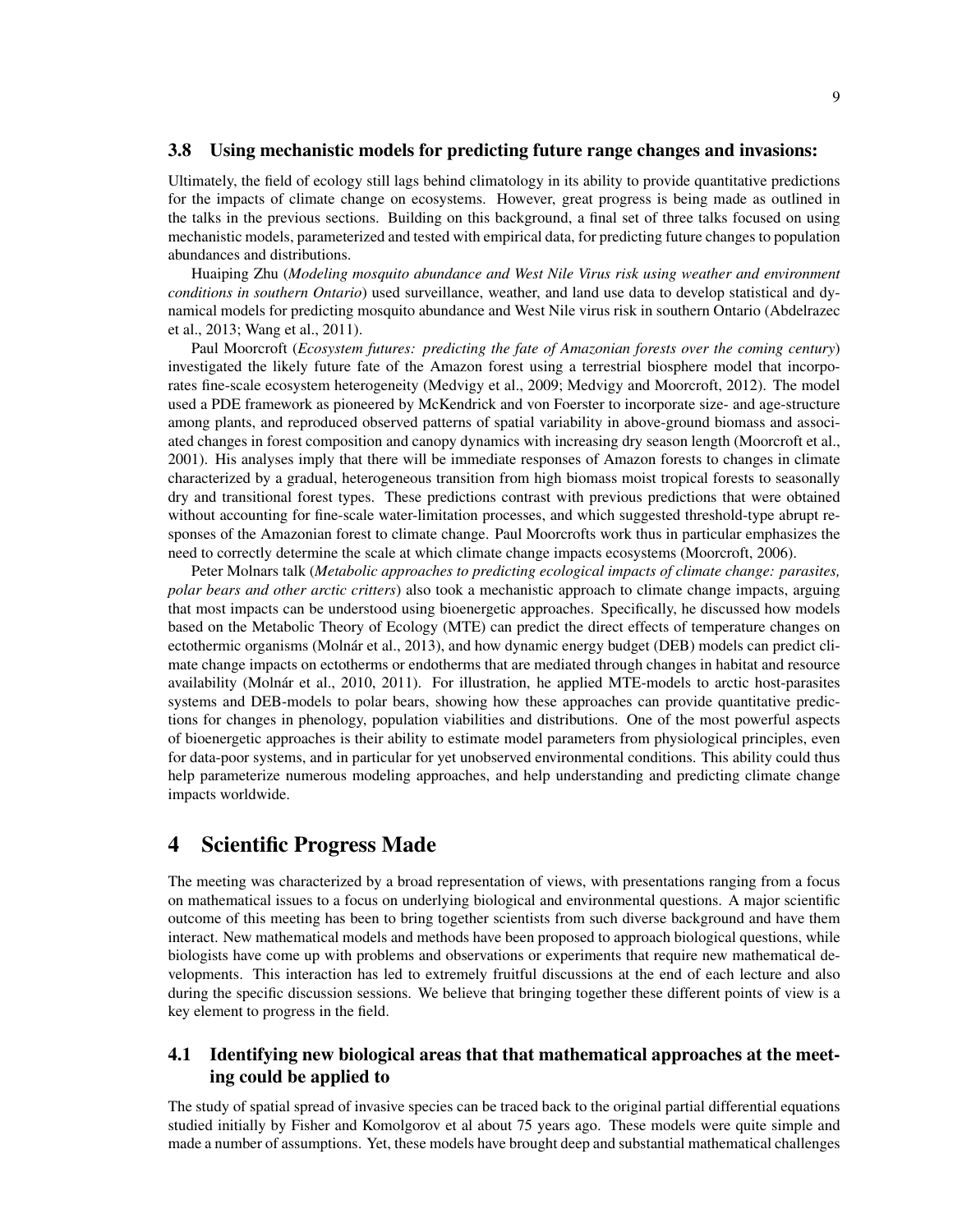some still leading to intense mathematical research bringing together nonlinear PDE's, probability theory and statistical physics. in proving that the traveling wave found was approached asymptotically. From the ecological modeling point of view, more complex models are needed. A number of presentations at the meeting identified recent progress on the understanding of spatial spread in many more complicated systems as reviewed in sections 2 and 3. Some of the advances have been motivated by the mathematical developments, while others were motivated by particular biological systems. Again, it is of great scientific value to bring these together.

At the meeting, a number of new biological systems were identified that the recent mathematical developments could prove useful in providing further insights into. For example, the presentation by Berestycki described new progress that indicated how different kinds of underlying heterogeneities in space would affect the rate of spread. There was discussion of the ways that these kinds of ideas could potentially be used to understand biological systems. The spread of flour beetles in laboratory microcosms could be used to test how well the mathematical results described the biological system. Suggestions were made for different experimental approaches that could shed new light on invasions and their mathematical description. The results of these experiments could lead to new mathematical formulations.

Meeting participants identified insect systems where pheromones played a role in movement that could be understood using results on heterogeneities in spread that emphasized the importance of chemotaxis that Kiselev presented. Discussions of results on spread in two dimensions where there was higher speed spread along a single direction also generated a number of other systems that could be understood using the mathematical results, including ones where the parameters had a very different biological meaning. Role of variability in spread

### 4.2 Identifying mathematical challenges that are required to understand biological issues

Many of the biological talks emphasized the importance of variability in both influencing the responses of species and ecosystems to global change and in influencing rates of spread. This emphasizes the importance of developing a much deeper understanding of the role of stochasticity in mathematical models of spatial spread. Suggestions were made during the meeting for coupling continuous reaction-diffusion equations for densities above a certain threshold with individual stochastic variability at low density levels.

Additionally, there were discussions of the importance not just of variability, but of large variability in biological systems. However, it was emphasized that mathematical techniques have typically focused on the role of small noise. Developing mathematical approaches for understanding the role of large noise represents a substantial challenge that arises in many different fields.

When understanding the impact of invasive species and climate change, another important issue is the impact of species interactions. Several lectures did already report on progress for the dynamics of spread with two interacting species. It is very clear that much further work is needed to understand the concept of spread when two and more than two species are involved. Scaling up to larger numbers of species is an important direction. Some new mathematical developments are called for and present serious mathematical challenges.

#### 4.3 Identifying open questions

Several key open questions were identified both in the presentations and the formal and informal discussions that followed. These questions can be more mathematical or more statistical or more experimental in nature.

Considering systems of interactive species as described above is a first general question that will involve much research in the future.

Another such general question is that of translating notions of resilience and sustainability into careful mathematical descriptions. For understanding the impact of climate change such new developments are both important and challenging.

A key overall issue related to the problem of appropriate statistical methods that could be used to relate results from mathematical models to data collected. This naturally suggest the need for appropriate stochastic models of spread as noted above. Additionally there was extensive discussion, spurred by a number of talks, of the need to develop much further ways to deal with the relatively limited data sets available.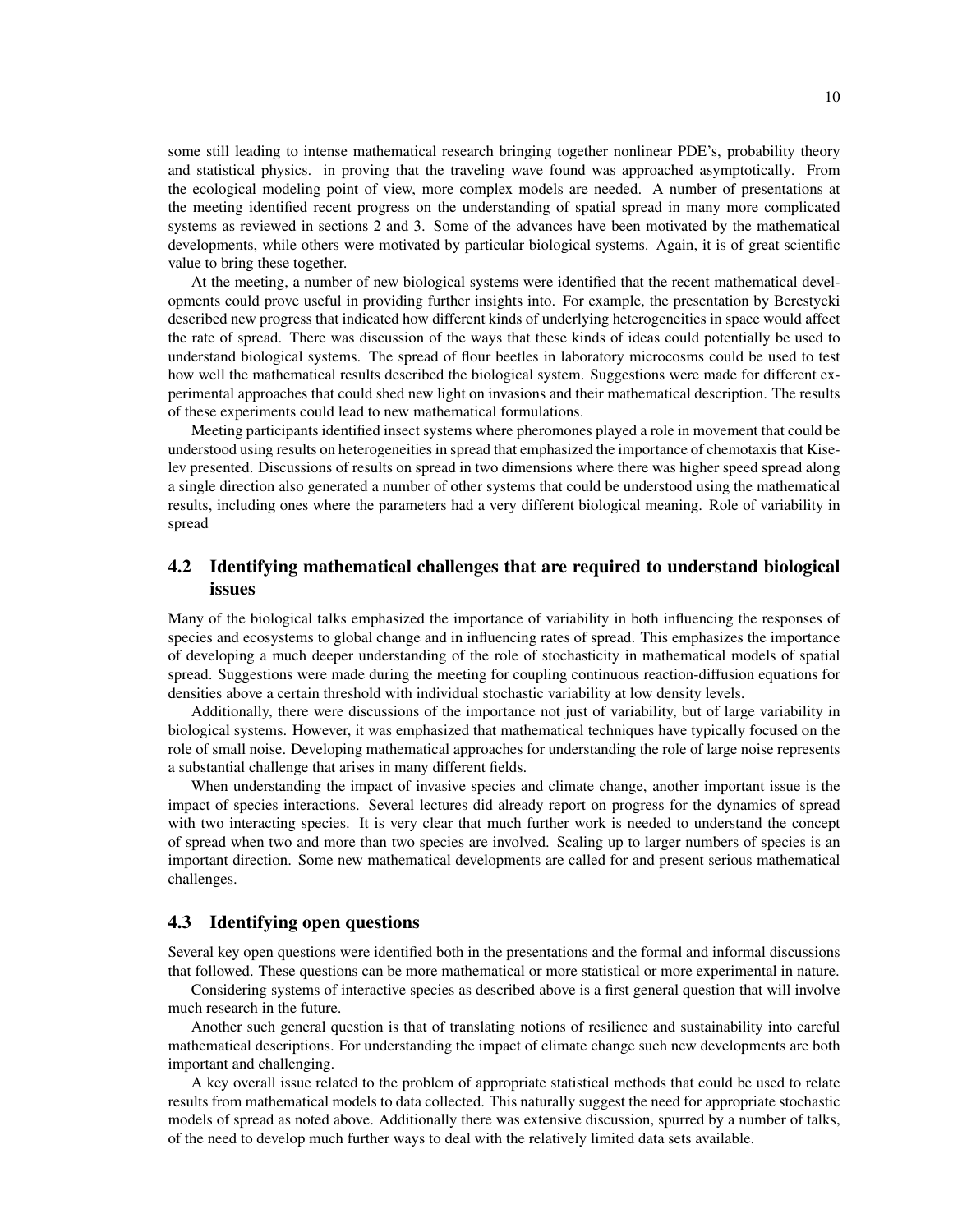The effect of climate change and biotopes, such as desertification processes, leads to rather involved and new mathematical systems.

The question of the relevant amount of detail to include in descriptions of ecosystem response to climate change to allow prediction of future responses is also challenging. Understanding the behavior of more complex models, which may only be directly studied by simulation, through the development of rigorous mathematical analysis of parts of them will be important for obtaining more robust predictions.

All along the meeting, several specific open questions were identified that will lead to new and challenging mathematical research of which the following are examples. For models considering the effect of climate change, the questions arise of including a non-constant speed of climate change. Looking at more general diffusion where movement results not only from random dispersal but also form individual "intelligent" decisions leads to new forms of heterogeneity. Another effect of climate change that needs to be modeled is the separation of various periods in time for interacting species. Genetic diversity in biological invasions offers many interesting directions that could be related to experiments and observations.

# 5 Outcome of the Meeting

Because the area of applying mathematical methods to assess the impacts of climate change on species range boundaries and invasions is really quite new and growing very quickly, we are planning follow-up meetings in the next few years. We believe that this BIRS meeting will be the first of several high-profile meetings in the area.

A special issue of *Ecological Complexity* (Prof. Sergei Petrovskii Chief Editor) will be devoted to research arising from this meeting. The co-organizers of the BIRS meeting have agreed to be guest editors special issue.

### References

- Ahmed Abdelrazec, Suzanne Lenhart, and Huaiping Zhu. Transmission dynamics of west nile virus in mosquitoes and corvids and non-corvids. *Journal of Mathematical Biology*, pages 468–475, 2013.
- Golan Bel, Aric Hagberg, and Ehud Meron. Gradual regime shifts in spatially extended ecosystems. *Theoretical Ecology*, 5:591–604, 2012.
- H. Berestycki, O. Diekmann, C. J. Nagelkerke, and P. A. Zegeling. Can a species keep pace with a shifting climate? *Bulletin of mathematical biology*, 71(2):399–429, 2009.
- H. Berestycki, L. Desvillettes, and Odo Diekmann. Can climate change lead to gap formation ? In preparation, 2013a.
- H. Berestycki, L. Desvillettes, and Odo Diekmann. On gap formation between competing species induced by climate shift. In preparation, 2013b.
- Henri Berestycki, Jean-Michel Roquejoffre, and Luca Rossi. Fisher-kpp propagation in the presence of a line: further effects. *arXiv preprint arXiv:1303.1091*, 2013c.
- Henri Berestycki, Jean-Michel Roquejoffre, and Luca Rossi. The influence of a line with fast diffusion on fisher-kpp propagation. *Journal of mathematical biology*, 66(4-5):743–766, 2013d.
- C. Boettiger and A. Hastings. Early warning signals and the prosecutor's fallacy. *Proceedings of the Royal Society B-Biological Sciences*, 279(1748):4734–4739, 2012a. Boettiger, Carl Hastings, Alan.
- C. Boettiger and A. Hastings. Quantifying limits to detection of early warning for critical transitions. *Journal of the Royal Society Interface*, 9(75):2527–2539, 2012b. Boettiger, Carl Hastings, Alan.
- C. Boettiger and A. Hastings. From patterns to predictions. *Nature*, 493(7431):157–158, 2013. Boettiger, Carl Hastings, Alan.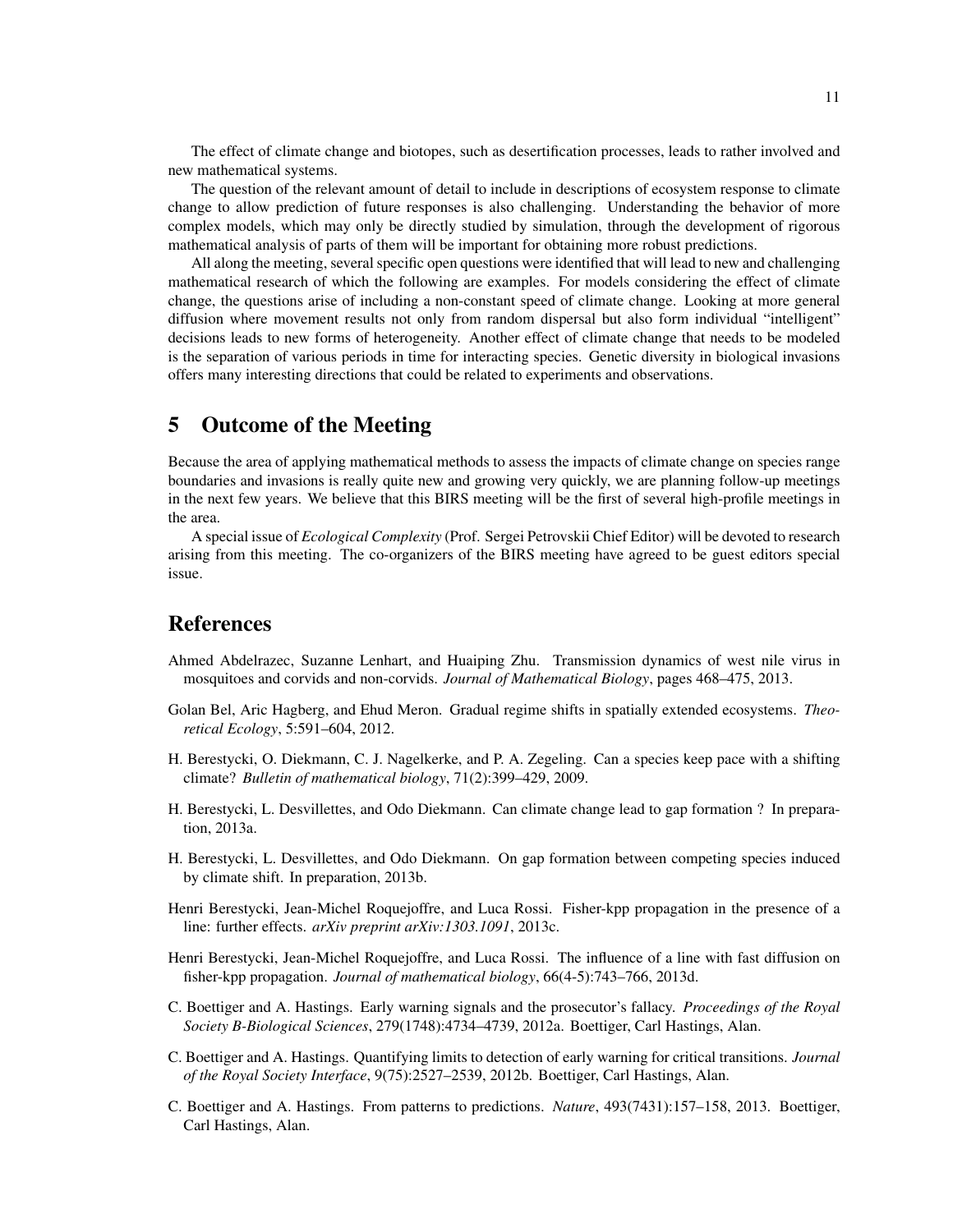- Olivier Bonnefon, Jimmy Garnier, Francois Hamel, Lionel Roques, et al. Inside dynamics of delayed travelling waves. In preparation, 2013.
- Justin M Calabrese, Leslie Ries, Stephen F Matter, Diane M Debinski, Julia N Auckland, Jens Roland, and William F Fagan. Reproductive asynchrony in natural butterfly populations and its consequences for female matelessness. *Journal of Animal Ecology*, 77(4):746–756, 2008.
- R. S. Cantrell, C. Cosner, and Y. Lou. Movement towards better environments and the evolution of rapid diffusion. *Mathematical Biosciences*, 204:489–503, 2006.
- R. S. Cantrell, C. Cosner, and Y. Lou. Evolution of dispersal and ideal free distribution. *Mathematical and Biosciences Engineering*, 7:17–36, 2010.
- R. S. Cantrell, C. Cosner, and Y. Lou. Evolutionary stability of ideal dispersal dispersal strategies in patchy environments. *Journal of Mathematical Biology*, 65:943–965, 2012.
- J. W. Chapman, J. R. Bell, L. E. Burgin, D. R. Reynolds, L. B. Pettersson, J. K. Hill, M. B. Bonsall, and J. A. Thomas. Seasonal migration to high latitudes results in major reproductive benefits in an insect. *Proceedings of the National Academy of Sciences of the USA*, 109:14924–14929, 2012.
- C. A. Cobbold and J. A. Powell. Evolution stabilises the synchronising dynamics of poikilotherm life cycles. *Bulletin of mathematical biology*, 73(5):1052–1081, 2011.
- C. Cosner and Y. Lou. When does movement toward better environments benefit a population? *Journal of Mathematical Analysis and Applications*, 277:489–503, 2003.
- Vasilis Dakos, Egbert H Van Nes, Paolo D'Odorico, and Marten Scheffer. Robustness of variance and autocorrelation as indicators of critical slowing down. *Ecology*, 93(2):264–271, 2012.
- W. F. Fagan, R. S. Cantrell, C. Cosner, and S. Ramakrishnan. Interspecific variation in critical patch size and gap-crossing ability as determinants of geographic range size distributions. *American Naturalist*, 173: 363–375, 2009.
- William F Fagan, Chris Cosner, Elise A Larsen, and Justin M Calabrese. Reproductive asynchrony in spatial population models: how mating behavior can modulate allee effects arising from isolation in both space and time. *The American Naturalist*, 175(3):362–373, 2010.
- Jimmy Garnier, Thomas Giletti, François Hamel, and Lionel Roques. Inside dynamics of pulled and pushed fronts. *Journal de Mathématiques Pures et Appliquées*, 2012.
- E. Gilad, J. Von Hardenberg, A. Provenzale, M. Shachak, and E. Meron. A mathematical model for plants as ecosystem engineers. *Journal of Theoretical Biology*, 244:680, 2007.
- F. Hamel H. Berestycki and G. Nadin. Fronts and invasions in general domains. *Journal of Functional Analysis*, 255:2146–2189, 2008.
- A. Hastings. Can spatial variation alone lead to selection for dispersal? *Theoretical Population Biology*, 24: 244–251, 1983.
- E. S. Jeffers, M. B. Bonsall, S. J. Brooks, and K. J. Willis. Abrupt environmental changes drive shifts in plant-plant interaction outcomes. *Journal of Ecology*, 99:1063–1070, 2011.
- A. Kiselev and L. Ryzhik. Biomixing by chemotaxis and enhancement of biological reactions. *Communications in PDE*, 37:298–318, 2012.
- A. Kiselev and L. Ryzhik. Biomixing by chemotaxis and enhancement of biological reactions: the critical reaction case. *Journal of Mathematical Physics*, to appear, 2013.
- Shawn James Leroux, Maxim Larrivée, Véronique Boucher-Lalonde, Amy Hurford, Juan Zuloaga, Jeremy T Kerr, and Frithjof Lutscher. Mechanistic models for the spatial spread of species under climate change. *Ecological Applications*, 2013.